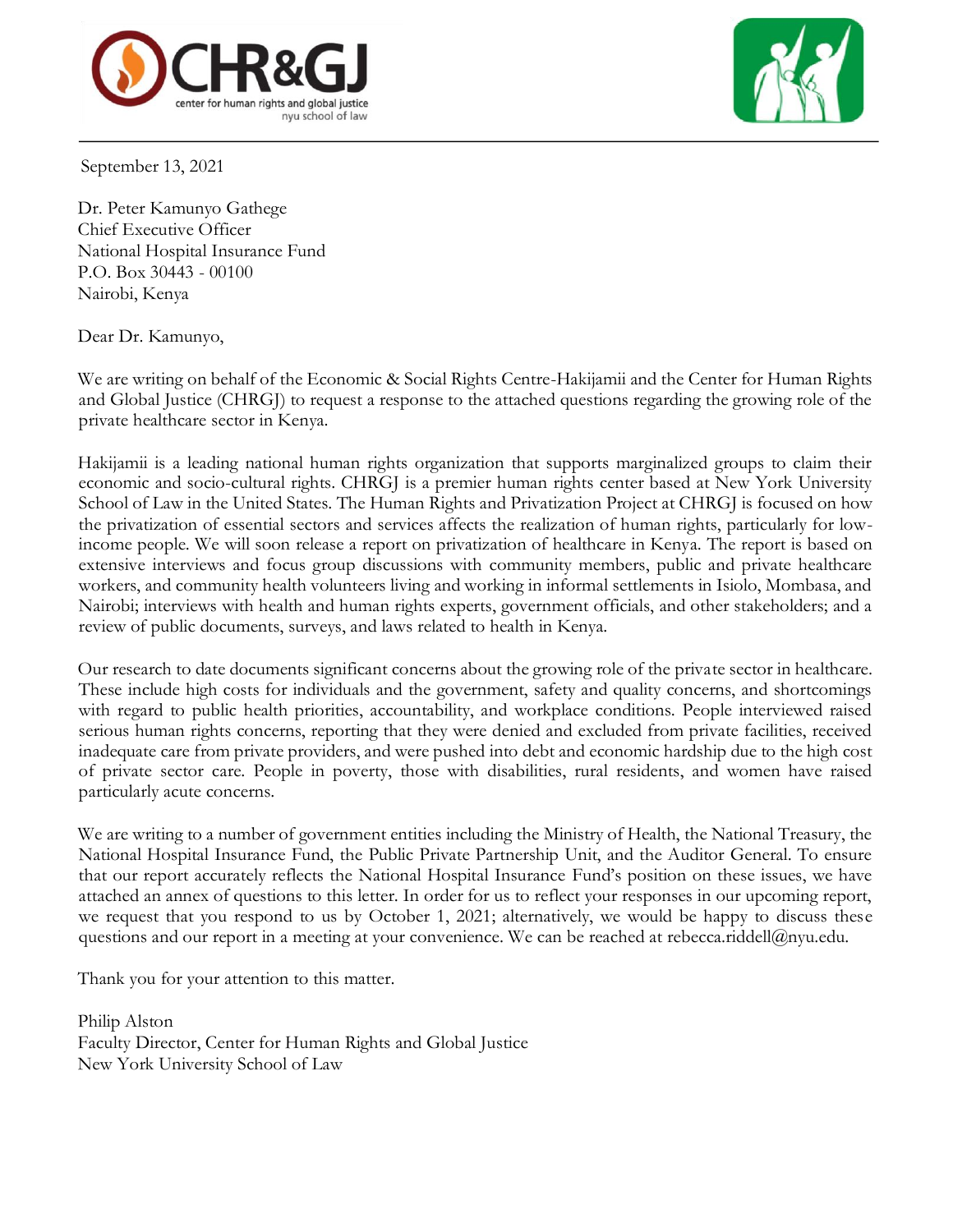Bassam Khawaja Co-Director, Human Rights and Privatization Project New York University School of Law

Nicholas Orago Executive Director Hakijamii

Rebecca Riddell Co-Director, Human Rights and Privatization Project New York University School of Law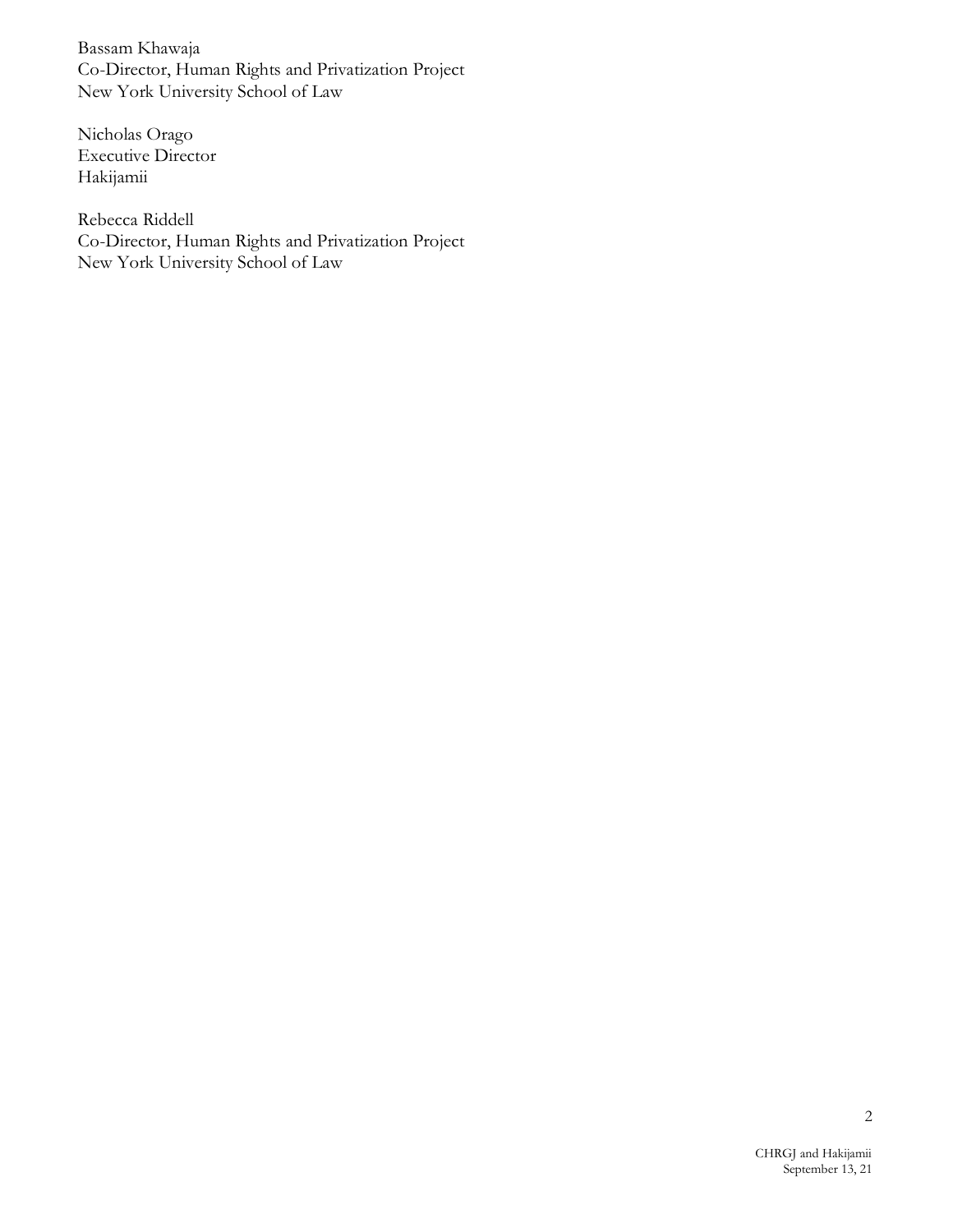## **Annex: Questions for the National Hospital Insurance Fund**

## **Does the National Hospital Insurance Fund (NHIF) have a response to the preliminary findings of our research?**

At first, we couldn't give an adequate response to this question because we hadn't accessed your mentioned preliminary findings. However, after sharing with us the hard copies of your report, which we have gone through, and which is also accessible via url: <https://chrgj.org/kenya-health/> ,we have found your recommendations towards rethinking the support for the private sector timely and welcome and we support the idea of ensuring that both the health policy and expenditure are prioritized in favor of the existing public system to guarantee accessible, affordable and quality care for all Kenyans.

**What is the total number of NHIF principal members and dependents? What is the total number of currently active NHIF principal members and dependents? Of those who are currently active, how many are NHIF SUPA Cover principal members and dependents**?

*As at 30th June 2021 the data is as follows: -*

| No. | <b>Members</b>                 | <b>Totals</b> |
|-----|--------------------------------|---------------|
|     | <b>Total Principal Members</b> | 12,921,364    |
|     | Dependants                     | 16,797,773    |
|     | Active Members                 | 5,325,744     |
|     | Active members and Dependants  | 12.249.211    |

**For the most recent year available, how many total facilities are empaneled with the NHIF, and of those, how many were private for-profit facilities, how many were faith-based/NGO facilities, and how many were public facilities**? And in 2011?

| <b>Hospital Category</b> | Country | Total No. of Facilities in the   No of facilities Contracted by<br><b>NHIF</b> |
|--------------------------|---------|--------------------------------------------------------------------------------|
| Government               | 6,039   | 5,831                                                                          |
| Faith-Based              | 1,061   | 311                                                                            |
| Private                  | 5,803   | 1,524                                                                          |
| Total                    | 12,903  | 7,666                                                                          |

**As at 30 th June 2021**

## **Service rates and expenditure**

**Independent research suggests that the NHIF reimburses private facilities at higher rates than public facilities for certain inpatient and outpatient services.<sup>1</sup> Does the NHIF make public any information about the rates it pays to private and public facilities for services, including both capitation rates and fee for**-**service rates? If so, could you direct us to that information? If not, could you kindly provide us with the information?** 

c m,k; Mbau, R., Kabia, E., Honda, A. et al. "Examining purchasing reforms towards universal health coverage by the National Hospital Insurance Fund in Kenya," Int J Equity Health 19, 19 (2020), Table 3: NHIF Provider payment methods and rates, https://equityhealthj.biomedcentral.com/articles/10.1186/s12939-019-1116-x/tables/3.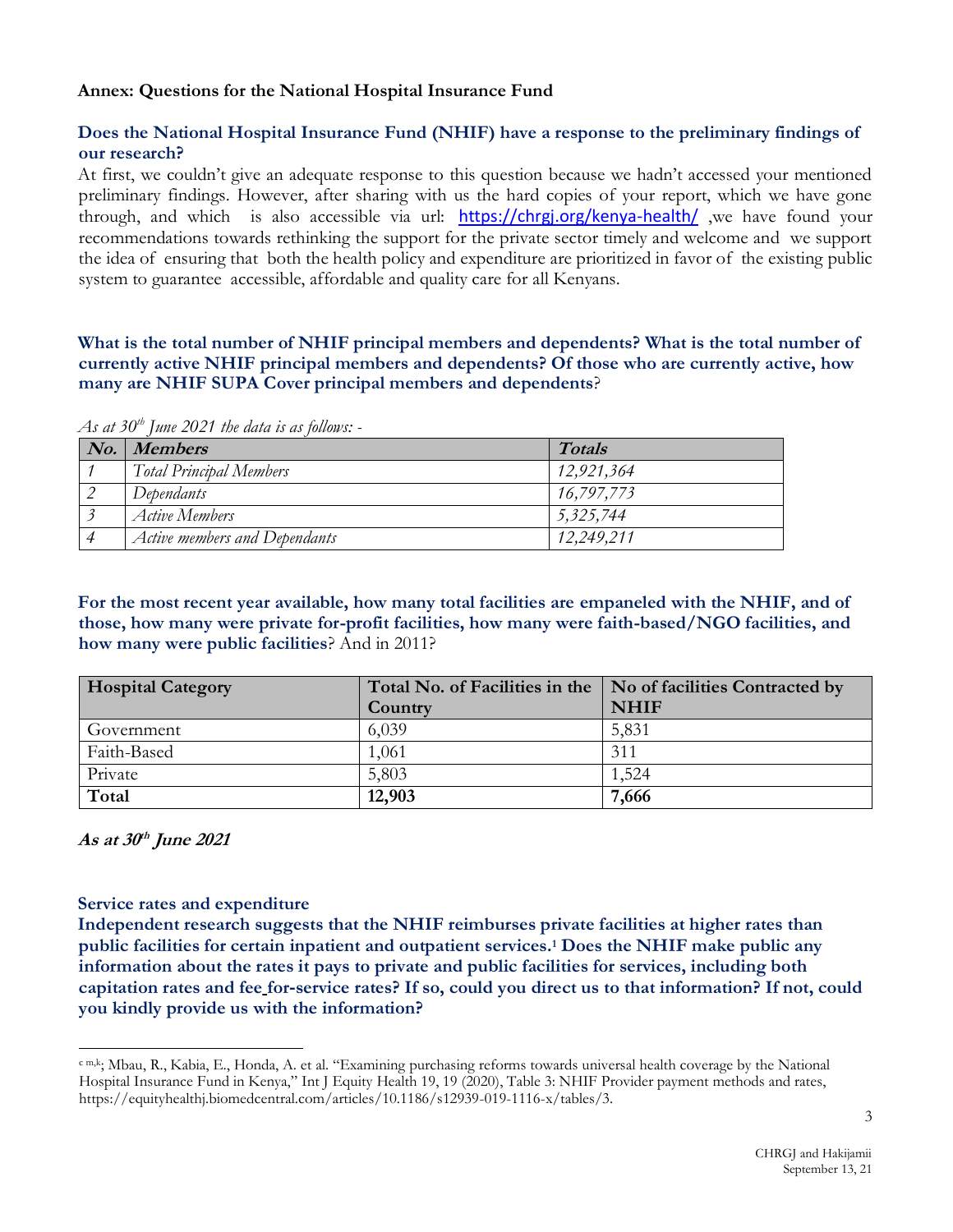Reimbursement rates are based on individual contractual agreements between NHIF & the hospitals. It is possible to obtain this information from individual hospitals. The Fund strives to declare and contract as many hospitals as possible so as to ensure that all members access NHIF benefits regardless of their geographical location across the country. NHIF has an objective declaration and contracting criteria and guidelines that aims at encouraging hospitals to move towards quality improvement. Accredited healthcare providers are those recognized by the Fund and allowed to offer services to NHIF members and claim reimbursements thereof. Declaration and contracting of a healthcare provider takes into account the services, personnel, infrastructure and equipment among other issues that the institutions have. The level of rebate therefore corresponds to the grade after scoring the various aspects.

The Fund engages providers to offer the benefits the members are entitled to. The contractual agreement with the provider defines the liability to the Fund. For the beneficiary, the information given is related to the benefit and the provider where the member can access the service. The deviation to this is the Optical and Dental benefits for the enhanced schemes where members are informed of the limits of cover.

In the contractual terms of engagement and the claims management process, eligibility and disclosure of the services covered and liability to the Fund, is an obligation of the provider.

On the reimbursements, historically, the reimbursement amounts have been higher in non-GOK providers. The implementation plan on benefits revision sought to standardize the scope, nomenclature, and reimbursement amounts, and this has been implemented in the 2021-2024 contract cycle with the providers.

**Does the NHIF disaggregate its spending on benefits and claims at private for-profit facilities, faithbased/NGO facilities, and at public facilities? If so:** 

• **Please provide the total NHIF expenditure on claims every year between 2010/2011 and 2020/2021, as well as the NHIF expenditure on claims at private for-profit facilities and at public facilities, for each of those years**.

Disaggregating spending on benefits in terms private for-profit facilities, faith-based facilities and public facilities has not been the major lens through which benefits utilization are viewed. However, it is still possible to generate this data as illustrated here below:

#### **NHIF BENEFITS EXPENDITURE FROM 2010/11 TO 2020/21**

| <b>CATEGORY</b>      | FY 2010/11               | FY 2011/12    | FY 2012/13    | FY 2013/14    | FY 2014/15     |
|----------------------|--------------------------|---------------|---------------|---------------|----------------|
| GOVT (G)             | 1,210,546,085            | 1,613,370,547 | 1,758,808,352 | 1,933,455,546 | 1,935,215,711  |
| FAITH BASED (M)      | 1,438,841,641            | 1,320,841,643 | 2,172,643,542 | 1,448,621,188 | 1,806,490,433  |
| PRIVATE (P)          | 1,109,039,736            | 2,518,664,783 | 3,251,789,201 | 3,949,696,986 | 4,649,832,871  |
| <b>OTHER SERVICE</b> |                          |               |               |               |                |
| <b>PROVIDERS</b>     | $\overline{\phantom{0}}$ | 546,892,300   | 1,053,035,064 | 1,105,207,981 | 1,675,818,797  |
| OVERSEAS (F)         |                          |               |               | 95,981,613    | 202,042,603    |
| <b>TOTAL</b>         | 3,758,427,461            | 5,999,769,274 | 8,236,276,159 | 8,532,963,314 | 10,269,400,415 |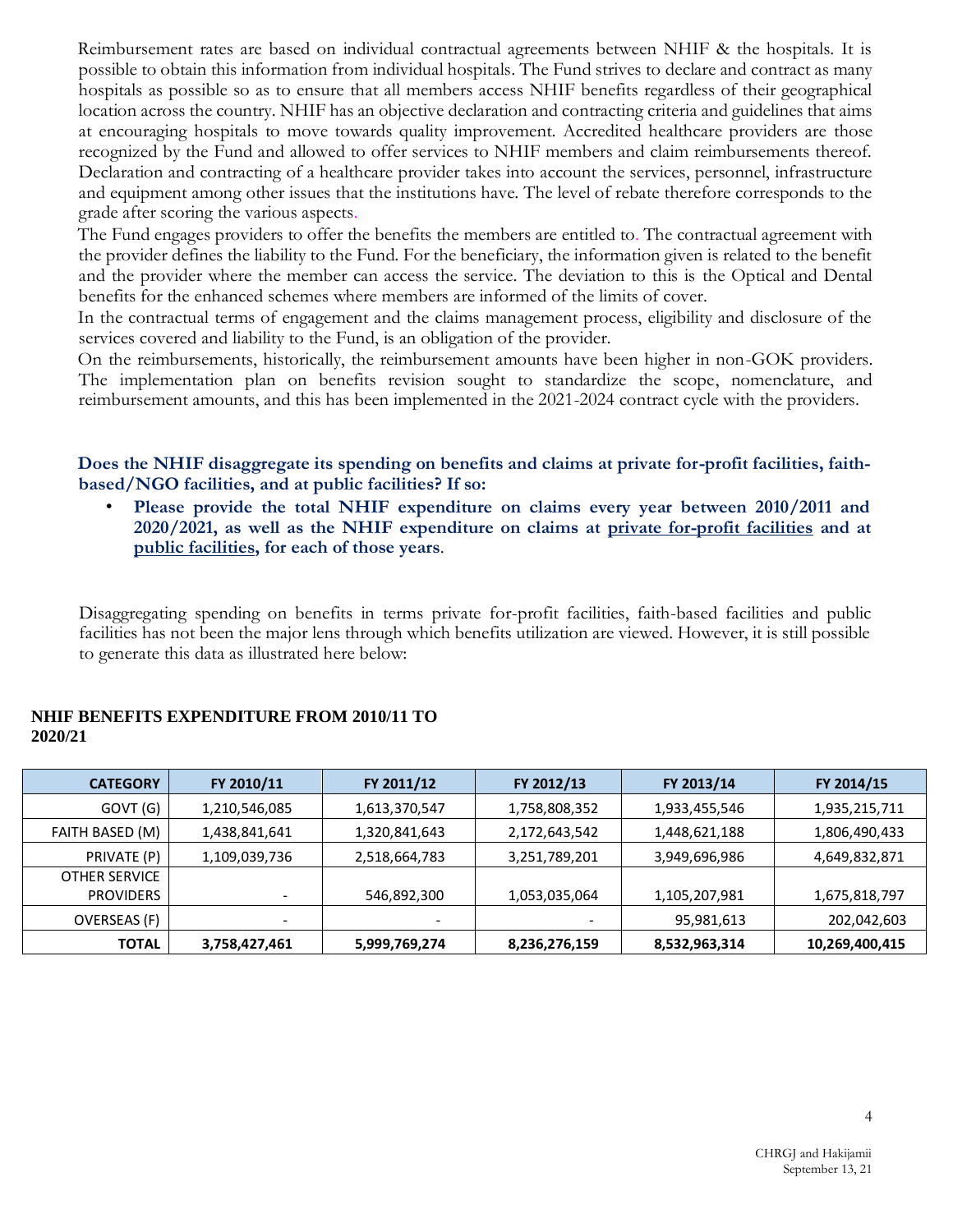| <b>CATEGORY</b>      | FY 2015/16     | FY 2016/17     | FY 2017/18     | FY 2018/19     | FY 2019/20     | FY 2020/21               |
|----------------------|----------------|----------------|----------------|----------------|----------------|--------------------------|
|                      |                |                |                |                |                |                          |
| GOVT (G)             | 2,999,131,981  | 4,275,243,985  | 5,641,120,389  | 10,451,769,441 | 10,840,082,004 | 10,641,071,393           |
|                      |                |                |                |                |                |                          |
| FAITH BASED (M)      | 2,780,945,394  | 4,179,638,606  | 6,639,978,273  | 9,312,672,663  | 9,024,247,671  | 8,364,439,750            |
|                      |                |                |                |                |                |                          |
| PRIVATE (P)          | 7,008,473,532  | 16,876,195,852 | 24,413,574,348 | 31,718,898,921 | 32,626,231,782 | 34,412,458,046           |
| <b>OTHER SERVICE</b> |                |                |                |                |                |                          |
| <b>PROVIDERS</b>     | 1,788,724,705  | 1,135,549,712  | 2,093,455,374  | 1,794,642,767  | 1,605,783,288  | 643,769,429              |
|                      |                |                |                |                |                |                          |
| OVERSEAS (F)         | 482,116,094    | 57,552,191     | 273,212,853    | 146,563,480    | 266,247,228    | $\overline{\phantom{a}}$ |
|                      |                |                |                |                |                |                          |
| <b>TOTAL</b>         | 15,059,391,706 | 26,524,180,346 | 39,061,341,237 | 53,424,547,272 | 54,362,591,972 | 54,061,738,618           |

**Please provide the total number of services the NHIF covered every year between 2010/2011 and 2020/2021, as well as how many of these services were provided by private for-profit facilities and by public facilities in each of those years.** 

|  |  | Benefit Utilization for the Period 1st July 2020 to 5th July 2021 for the Financial Year 2020/21 |  |
|--|--|--------------------------------------------------------------------------------------------------|--|
|  |  |                                                                                                  |  |

| <b>Benefit Package</b>     | <b>Total Claim</b><br><b>Count</b> |                | <b>Government</b> | <b>Faith Based</b> | <b>Private</b> |  |
|----------------------------|------------------------------------|----------------|-------------------|--------------------|----------------|--|
| <b>Inpatient</b>           | 717,015                            | 11,758,039,949 | 2,351,607,990     | 1,998,866,791      | 7,407,565,168  |  |
| <b>CS Delivery</b>         | 63,090                             | 1,666,544,994  | 333,308,999       | 283,312,649        | 1,049,923,346  |  |
| <b>Normal Delivery</b>     | 174,509                            | 1,182,436,133  | 236,487,227       | 201,014,143        | 744,934,764    |  |
| <b>Renal Dialysis</b>      | 284,838                            | 3,072,830,472  | 614,566,094       | 522,381,180        | 1,935,883,197  |  |
| <b>Rehabilitation</b>      | 625                                | 129,608,771    | 25,921,754        | 22,033,491         | 81,653,526     |  |
| <b>Outpatient</b>          | 1,615,110                          | 7,890,758,804  | 1,578,151,761     | 1,341,428,997      | 4,971,178,047  |  |
| <b>Minor Surgery</b>       | 26,501                             | 752,846,298    | 150,569,260       | 127,983,871        | 474,293,168    |  |
| <b>Major Surgery</b>       | 70,365                             | 6,217,138,668  | 1,243,427,734     | 1,056,913,574      | 3,916,797,361  |  |
| <b>Optical</b>             | 43,780                             | 474,376,529    | 94,875,306        | 80,644,010         | 298,857,213    |  |
| <b>Dental</b>              | 33,143                             | 313,471,955    | 62,694,391        | 53,290,232         | 197,487,332    |  |
| <b>MRI</b>                 | 27,426                             | 420,020,841    | 84,004,168        | 71,403,543         | 264,613,130    |  |
| <b>CT Scan</b>             | 24,179                             | 272,778,800    | 54,555,760        | 46,372,396         | 171,850,644    |  |
| <b>Basic Chemo</b>         | 32,150                             | 566,375,018    | 113,275,004       | 96,283,753         | 356,816,261    |  |
| <b>Complex Chemo</b>       | 11,417                             | 860,918,790    | 172,183,758       | 146,356,194        | 542,378,838    |  |
| Radiotherapy               | 1,035                              | 62,388,914     | 12,477,783        | 10,606,115         | 39,305,016     |  |
| <b>Specialized Surgery</b> | 4,174                              | 1,260,062,378  | 252,012,476       | 214,210,604        | 793,839,298    |  |
| <b>FMC Antenatal</b>       | 81,357                             | 45,097,478     | 9,019,496         | 7,666,571          | 28,411,411     |  |
| <b>FMC Postnatal</b>       | 19,957                             | 5,449,085      | 1,089,817         | 926,344            | 3,432,924      |  |
| <b>PET scan</b>            | 927                                | 35,398,450     | 7,079,690         | 6,017,737          | 22,301,024     |  |
| Covid 19                   | 614                                | 358,707,050    | 71,741,410        | 60,980,199         | 225,985,442    |  |
| <b>Overseas Treatment</b>  | 195                                | 122,369,918    | 24,473,984        | 20,802,886         | 77,093,048     |  |

5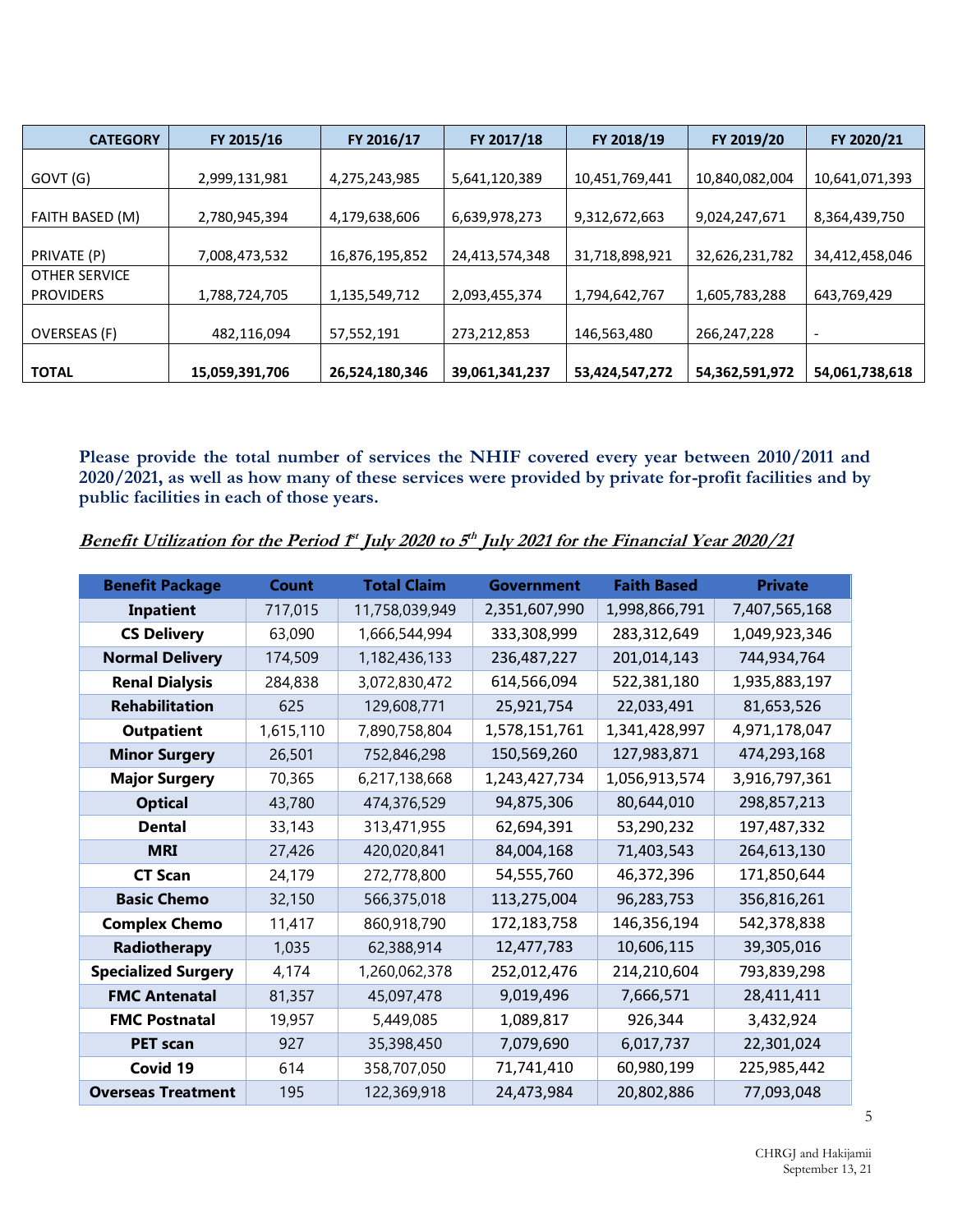### **NOTES:**

The above table shows claims received and processed up to payment for the various benefit packages and for the different schemes as at  $5<sup>th</sup>$  July 2021 for the 2020/21 FY. It excludes claims received and processed past  $5<sup>th</sup>$ of July 2021.

It also excludes payout made for emergency road and air evacuation services, group life, last expense, and scheme administration fees.

The huge variance as to payout to the different facility ownership (i.e., Government, Faith Based and Private) can be explained as follows;

- ➢ NHIF's financing mechanisms are designed in such a way that they accommodate the cost of health service delivery to the different facilities. Reimbursement rates accorded to government hospitals is significantly less than that set for private-for profit and not-for-profit facilities due to the highly subsidized rates, and government free programs for certain disease conditions like HIV/AIDs, TB, Immunization programs and under 5 medical treatments. Additionally, the cost of rent and workforce emoluments is not included in the fees.
- ➢ Most of our Government healthcare providers fail to remit any claims for services accessed by our beneficiaries due to poor infrastructure i.e., lack of laptops or computers, internet connectivity and lack of essential services including medicines and basic diagnostic investigations especially in Level II-IV facilities countrywide.
- $\triangleright$  In the spirit of promoting equity and equality with respect to access of our benefits, the Fund does not control where her beneficiaries access services, it is solely the beneficiary's choice. Most of our beneficiaries prefer accessing services in private and faith-based facilities. In the financial year 2020/21, 18% of our members preferred accessing GOK facilities with 7% of them visiting Level 5 and 6. The rest of the 88% preferred to seek services in Private and Faith based facilities

As you will see from the sample data extract, Majority of NHIF members have chosen private and faith based facilities to access their outpatient facilities. This explains why reimbursements are higher in the nongovernment healthcare providers.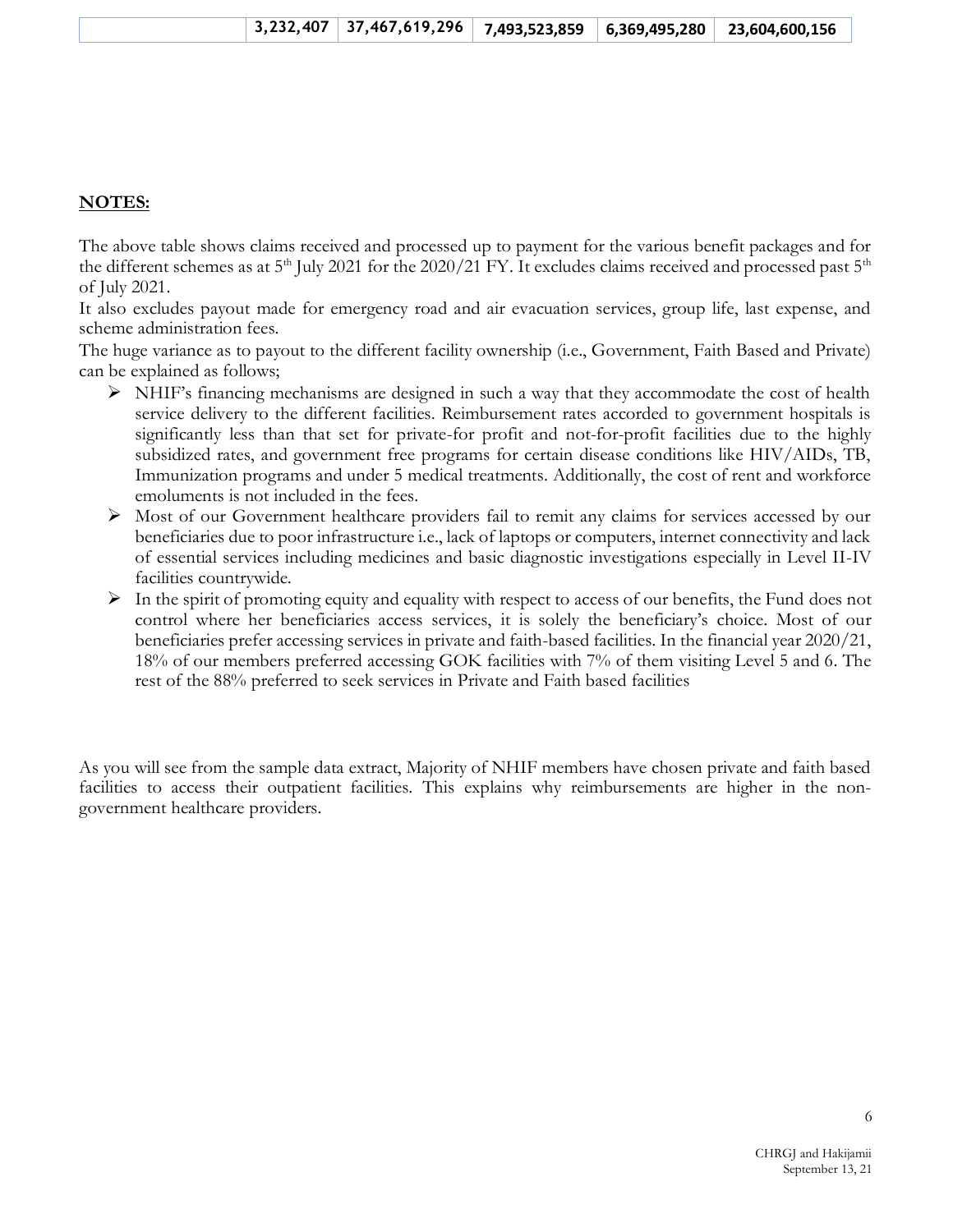#### **Medical OP services**

|                                          | New_NS |            | $Q1_2Q/21$ | Q2_20/21  | Q3_20/21  | Q4_20/21  |
|------------------------------------------|--------|------------|------------|-----------|-----------|-----------|
| PPM: Capitation                          |        | GOK        | 1,121      | 1,221     | 1,357     | 1,463     |
|                                          |        | <b>PVT</b> | 2,392      | 2,392     | 2,519     | 2,531     |
| Selection: Self<br>selection from a pool |        | <b>FB</b>  | 482        | 515       | 516       | 529       |
| of 6,800 providers,<br>>75% are GOK      |        |            | 3,995      | 4,128     | 4,392     | 4,523     |
|                                          |        |            | Q1_20/21   | Q2_20/21  | Q3_20/21  | Q4_20/21  |
| Assumption:                              |        | <b>GOK</b> | 28%        | 30%       | 31%       | 32%       |
| Selection as an                          |        | <b>PVT</b> | 60%        | 58%       | 57%       | 56%       |
| indicator of<br>preference               |        | <b>FB</b>  | 12%        | 12%       | 12%       | 12%       |
|                                          | Cum    |            | Q1_20/21   | Q2_20/21  | Q3_20/21  | Q4_20/21  |
|                                          |        | GOK        | 447,398    | 536,479   | 720,063   | 713,214   |
|                                          |        | <b>PVT</b> | 1,624,072  | 1,803,903 | 2,113,263 | 2,270,705 |
|                                          |        | <b>FB</b>  | 659,139    | 733,388   | 835,003   | 898,630   |
|                                          |        |            | 2,730,609  | 3,073,770 | 3,668,329 | 3,882,549 |
|                                          |        |            |            |           |           |           |
|                                          |        |            | $Q1_2Q/21$ | Q2_20/21  | Q3_20/21  | Q4_20/21  |
|                                          |        | GOK        | 16%        | 17%       | 20%       | 18%       |
|                                          |        | <b>PVT</b> | 59%        | 59%       | 58%       | 58%       |
|                                          |        | <b>FB</b>  | 24%        | 24%       | 23%       | 23%       |

#### **Please Note:**

Using self-selection data for OP services as an indicator of the beneficiary preference, about 18% of the population currently covered would prefer to access services at GOK providers, despite >75% of the providers in the panel of facilities offering OP services being GOK facilities.

• **For the most recent year available, how much did the NHIF pay in outpatient benefits, and of that total, how much went to private for-profit facilities and how much went to public facilities? And in 2011?** 

-Make reference to the benefit utilization table above.

• **For the most recent year available, how many outpatient services did the NHIF cover, and of that total, how many were in private for-profit facilities and how many were in public facilities? And in 2011**?

-Make reference to the benefit utilization table above.

#### **Inpatient benefits and services**

• **For the most recent year available, how much did the NHIF pay out in inpatient benefits, and of that total, how much went to private for-profit facilities and how much went to public facilities? And in 2011?** 

-Make reference to the benefit utilization table above.

• **For the most recent year available, how many inpatient services did the NHIF cover, and of that total, how many were in private for-profit facilities and how many were in public facilities? And in 2011?** 

-Make reference to the benefit utilization table above.

#### **Accreditation and regulation of private facilities**

The designers of Social Health Insurance (SHI) which is what NHIF offers, have to consider how to promote the efficiency and quality of health care under SHI framework. Essentially, they have three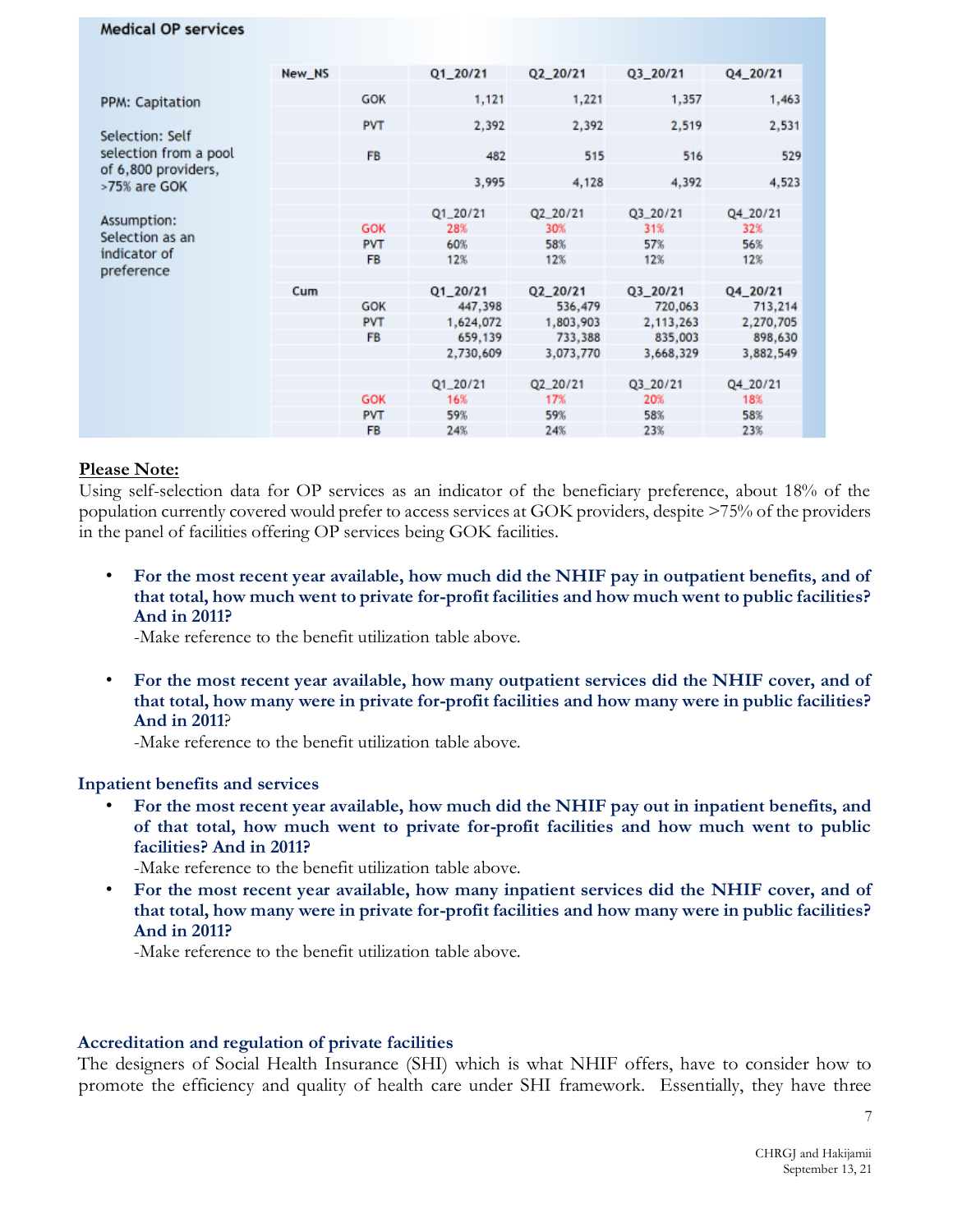strategies to choose from: create competition, use rational payment methods, and decentralize. For each strategy, the designer has to consider the role of the private sector and how to create a level playing field between the public and private sectors to harness the private sector's resources and enterprising spirit. Private providers (charity and for-profit) play a major role in delivering health services and these resources have to be harnessed and managed for people's benefit. In this regard, NHIF encourages healthcare provision by public, faith-based and private facilities.

## **Does the NHIF impose any requirements on accredited private facilities regarding?**

- what services must be offered; Yes
- what medical equipment must be operational; Yes
- how much they can balance bill patients for services whose cost is only partially covered by NHIF reimbursement; NO NHIF does not dictate the max payable amount for top ups
- in what areas of the country or neighborhoods they must operate; No
- staffing levels, qualifications, or ongoing education; Yes
- staff compensation rates or benefits; In order for staff to access NHIF benefits, their respective employer (HCP) must be actively paying NHIF contributions. NHIF does not dictate facilities' employees' salaries.

Or any other public health related obligations or requirements? Yes, they must follow all laws and rules as guided by the Constitution of Kenya and Ministry of Health guidelines and protocols**.** 

# **Does the NHIF terminate the accreditation of private facilities due to fraud or poor standards? If so, over the past five years, how many private facilities have lost their accreditation**?

NHIF terminates contracts and revoke the declaration status if investigations done qualify for fraud and if the quality of standards is poor. This is guided by Health Care Providers (HCP) contracting policy, Quality Assurance policy and the NHIF ACT No 9 of 1998. 11 HCPs have lost their declaration status since 2018/19 FY.

# **Does the NHIF track the amount of money lost to fraudulent medical claims from private facilities? If so, could you please provide this figure for the last five years?**

NHIF has an active Fraud unit that undertakes investigations for fraudulent cases. As guided by section 25 (4) (i) & (ii) hospitals found engaging in fraud should face a punishment in form of convictions, fines and suspension from the list of declared hospitals. Due to the complex nature of healthcare services, it is not always obvious to give an exact figure of the amount lost in fraud and other healthcare inefficiencies. The World Health Report 2010 estimated that 20% to 40% of all health spending is lost through inefficiency.

## **What accountability measures, if any, are in place for those whose rights are affected by accredited private facilities?**

Reported offences related to benefits would be subjected the criteria established under NHIF Act section 25 (4) (i) & (ii) and the applicable action determined accordingly. In addition, persons whose rights have been violated are free to seek any other legal redress availed by the Constitution and other applicable laws of the land.

# **Affordability**

**Has the NHIF performed any assessment of the affordability or economic impact of the Ksh 500 SUPA Cover monthly fee on households? If so, what are the results of the assessment and can you share a full copy of the findings?**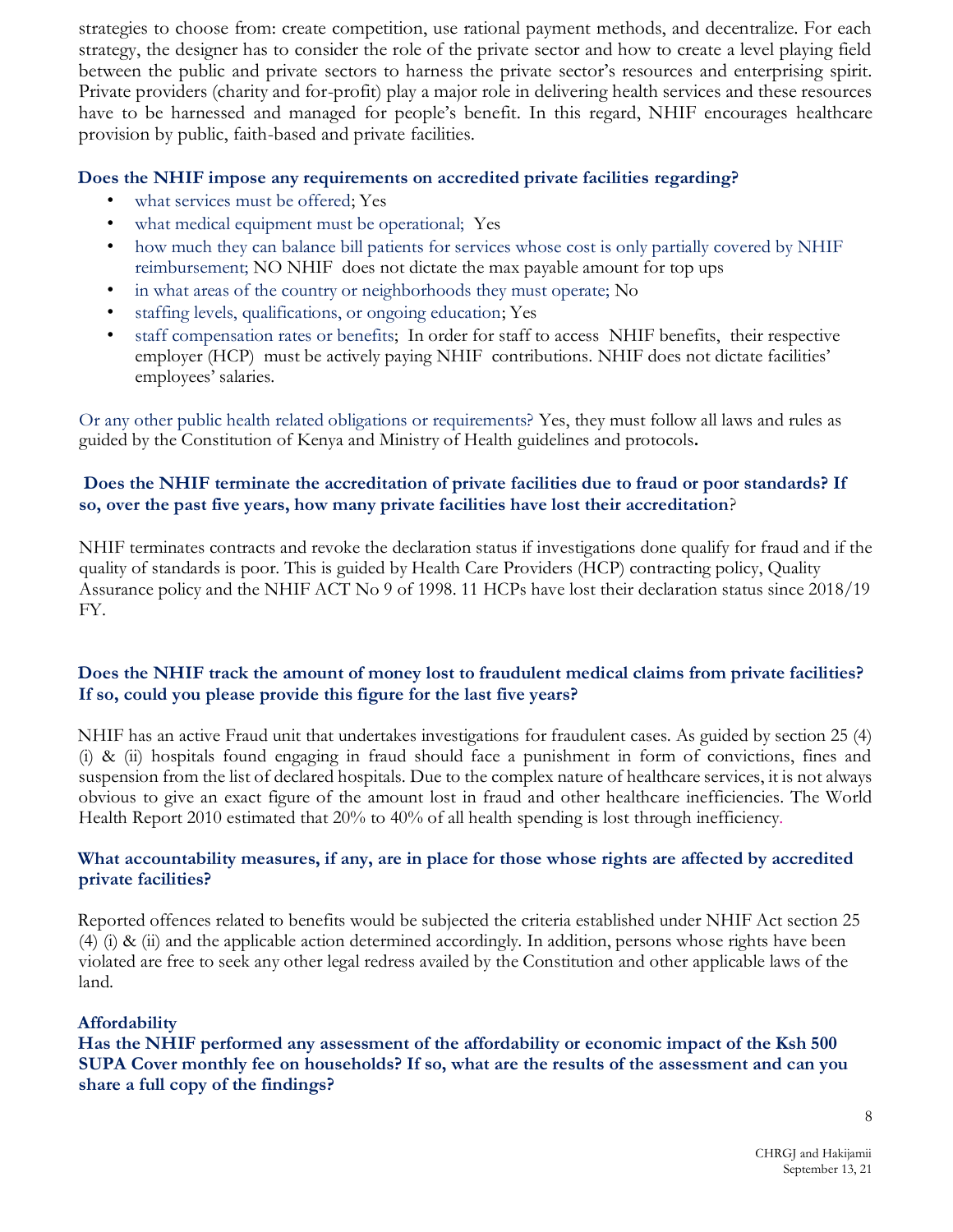The success of an SHI system depends largely on its ability to enroll and collect premiums from the population and the government's ability to subsidize premiums for the poor. Extending SHI to cover the non-poor, the self-employed, and employees in the informal sector presents the greatest challenge to Social Health Insurance (SHI), as they do not work for organizations where SHI premiums could be deducted from their salaries. In addition, it is not always easy to ascertain the exact earnings for each individual employed in the informal sector. However, considering that Universal Health Coverage cannot be achieved without providing a health insurance cover to this category of the population an attempt to keep the premiums as reasonable as possible is made to provide an incentive for them to enroll. A premium of **KES 500** which translates to **KES 17** a day has been shown to be non-sustainable with the current scope and depth of the benefits offered. From internal and external actuarial reports, correcting for the impact of adverse selection and poor retention in the informal sector voluntary contributors, a KES 10,200 premiums per household per year; or a reduction of the scope of cover or external financing to bridge the KES 46 billion financing gap projected in year 1 of whole population coverage; will be necessary to sustainably cover the projected population of 12.74 million households.

## **For the most recent year available, how many households and individuals were beneficiaries of the national health insurance subsidy programme? In that year, what were the eligibility criteria?**

The beneficiaries of the national Health Insurance Subsidy Program (HISP) constitutes of the Orphans & Vulnerable Children who benefit from Cash Transfer Programme (OVC-CTP). The cash transfer beneficiaries are targeted, identified, and registered to receive cash transfers by the Ministry of Labour and Social Protection. HISP provides membership not only to the Orphan but to all members of the household. The total number of households under HISP is **181,968**

## **In 2020, the government announced its intention to cover the cost of NHIF membership for one million vulnerable households unable to pay. Could you please provide an update on the status of that initiative? Specifically**:

• how many households are <u>currently</u> being covered as a result of this initiative;

The identification of the intended beneficiaries was done in all the 47 counties by the county governments themselves and data submitted to NHIF to verify through **Integrated Population Registration System** (IPRS) and auto register as payment of the premiums by the government is awaited*.* An accurate figure will be ascertained once the verification process is completed

what criteria were used to identify the households; and

The county governments were responsible for identification of the households guided by data from Ministry of Labour and Social protection.

• how long will each household's membership be covered for?

The Government will pay annual premiums for each household of the identified vulnerable persons

## **An estimated 17.1 million people lived under the national poverty line in 2015. Aside from HISP and the government's announced plan to cover one million vulnerable households, what measures, if any, does the NHIF take to ensure that coverage is affordable for poor Kenyans?**

NHIF is committed to make a contribution towards universal health coverage in the provision of affordable accessible, sustainable and quality health insurance through strategic resource pooling and healthcare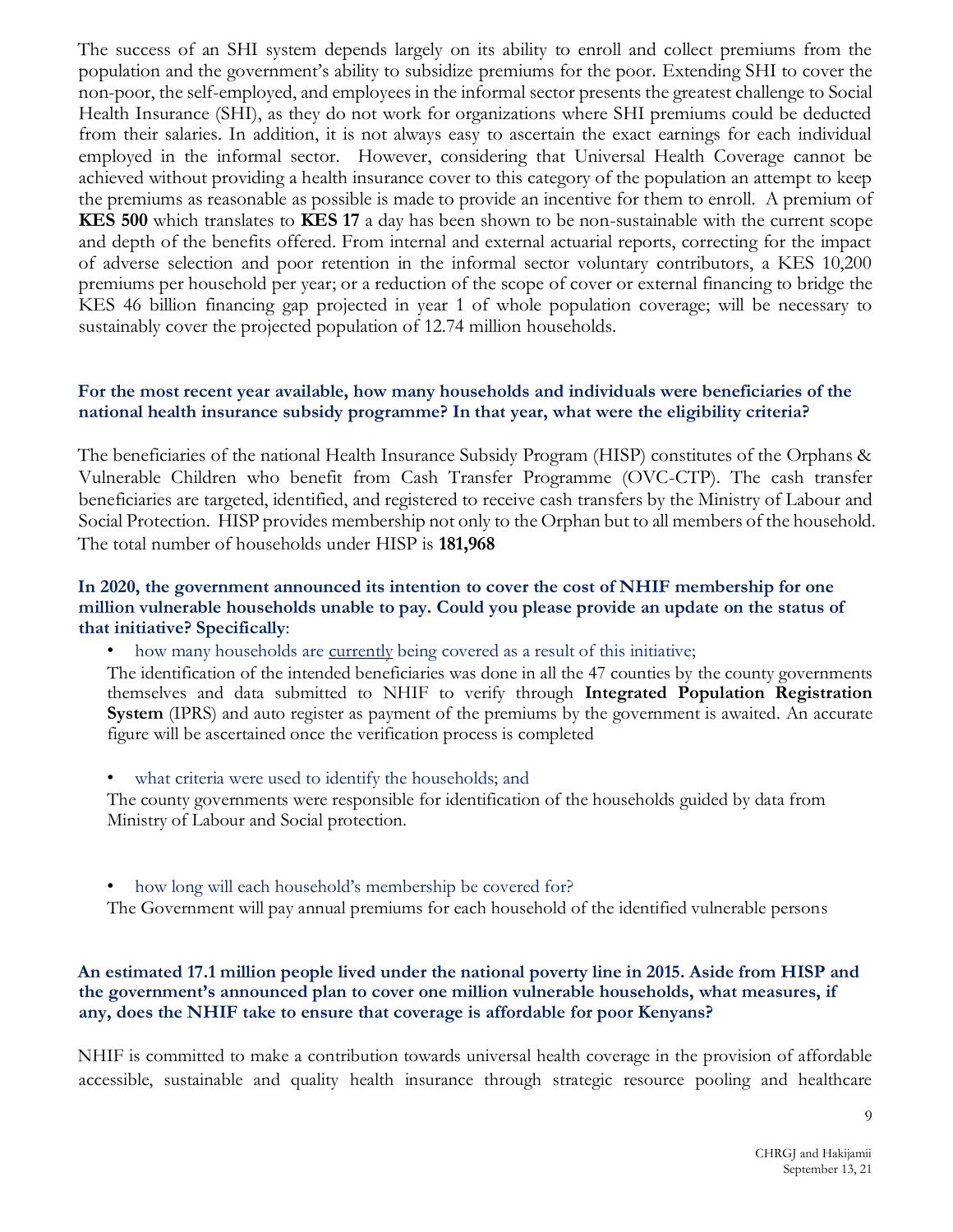purchasing in collaboration with stakeholders. In ensuring that the coverage is affordable for poor Kenyans, some of the initiatives that have been put in place include a recommendation to have the government pay for the poor households in the ongoing reforms. In addition, NHIF has engaged County Governments to extend coverage to the vulnerable persons through sponsorships. Several County Governments have subscribed to the UHC Sponsored programs. They include Lamu, Kisumu, Busia, Laikipia, Baringo and Marsabit County among others.

Moreover, NHIF lobbied the NG-CDF Board together with the National Assembly Select Committee to support provision of a budget for sponsorship of vulnerable persons. Consequently, it was resolved that funds set aside for the social security program shall be used for health care financing of the vulnerable persons in the community in line with the National Government's goal of providing affordable healthcare in tandem with the Big Four Agenda. Consequently, there are 30 NG CDFs who have sponsored the vulnerable in their respective constituencies.

## **The National Hospital Insurance Fund (Amendment) Bill, 2021 What is the status of the National Hospital Insurance Fund (Amendment) Bill, 2021? Is the Government still seeking to achieve passage of the Bill and, if so, what is the timeline for passage?**

On 28th September 2021 Parliament passed the National Hospital Insurance Fund (NHIF) Amendment Bill 2021 at the sitting of the committee of the whole house.

On the 29<sup>th</sup> of September the Bill then proceeded for Third Reading where it was passed and forwarded to the Senate for consideration.

With the introduction of bicameralism under the Constitution of Kenya 2010, the consideration of bills affecting County governments that originate from Parliament are referred to the Senate for deliberation. The NHIF Bill will affect the health sector and considering Health is a devolved function that squarely falls within the purview of the county government, it is trite law that it be forwarded to the Senate.

The Bill was forwarded to the Senate after Third Reading in the National Assembly, for consideration and passage .The Senate will process the Bill following the same process of considering ordinary Bills, beginning with First reading through to the Third reading.

If the Senate passes the NHIF Amendment Bill without amendments, the Senate, by way of message will refer the Bill back to National Assembly .Thereafter, Speaker will presents the NHIF Bill to the President for assent.

## **We are aware of reports that the National Assembly Committee on Health has rejected the proposal in the Bill that NHIF membership be made mandatory. Is the Government still seeking make membership mandatory, or has this proposal been dropped?**

The proposal to make membership mandatory for all was still intact when the bill was forwarded to the senate

### **Has the NHIF prepared any projections for estimated revenue and expenses over the next ten years if the Bill were to pass with the mandatory membership provision included?**

There are very elaborate projections for both revenue expenditure and the details of the same are available in Health Financing Reforms Expert Panel For The Transformation and Repositioning of National Hospital Insurance Fund as a Strategic Purchaser of Health Services For The Attainment of Universal Health Coverage By 2022 Report (HEFREP Report 2019) [pg. 164-166]

### **What type of NHIF coverage would households receive under the Bill? Is this information publicly available?**